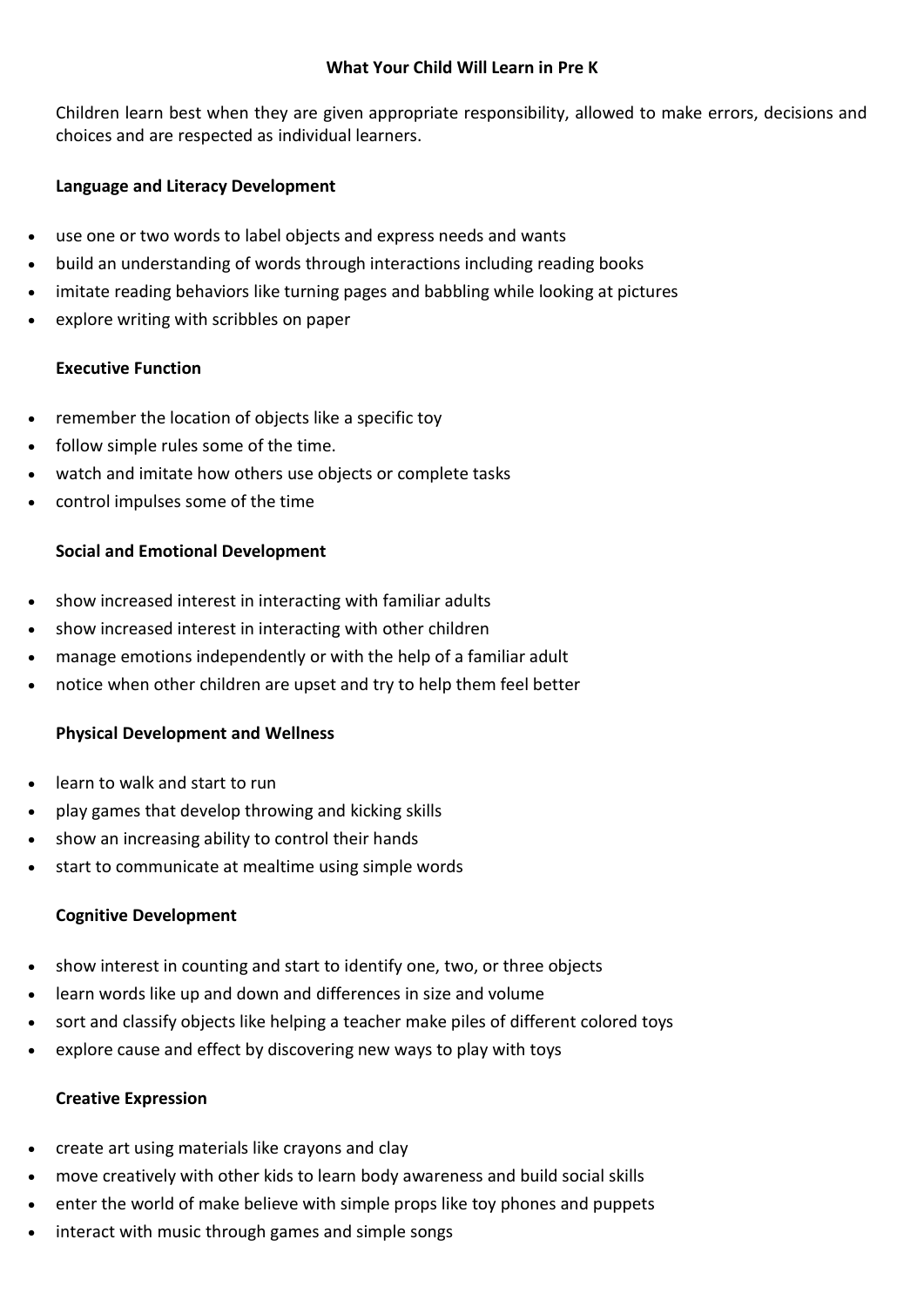## **The Basics**

In K1, children learn about the world through play. Subject areas aren't separate in their minds or in the classroom. The objects K1 find on a nature walk, like feathers, rocks and leaves, might help them figure out math concepts like "big, bigger, and biggest" or motivate them to visit the book corner to find out more about birds. Teachers may introduce children to basic concepts such as shapes, letters, and colors, but preschool is about learning much more than what a circle looks like. It's where children first develop a relationship with learning.

## **Language & Literacy**

Children spend most of the K1 day working together with classmates. Each conversation, whether talking about the class pet or deciding which color block to put on top of their tower, helps children develop their thoughts and language. K1 teachers read aloud simple stories like "Chicka Chicka Boom Boom" by Bill Martin, Jr. and John Archambault and "The Very Hungry Caterpillar" by Eric Carle to show children that text runs from left to right, expose them to new vocabulary, point out letter sounds and rhyming words, and help children talk about what they read.

Writing often appears as scribbles in the K1 classroom, but letters or shapes that resemble letters soon pop up as children try to write their own names in creative ways. Teachers model writing for K1 throughout the day. Many children will not be able to write words conventionally. However, every scribble shows that a child understands that the printed word carries messages, and that she is excited to be able to create these messages.

### **Math**

K1 use numbers every day when they count milk cartons for lunch or figure out how many children are at a table. They work with geometric shapes such as triangles, rectangles, and squares in the block center, and through art projects. They measure at the water table when they compare the size of their hands and feet. K1 teachers invite children to arrange items in a series or pattern when they make collages and other art projects. Teachers also use simple graphs to present concepts, for example, determining how many children wear mittens to school and how many wear gloves.

### **Science**

K1 are scientists. They learn about the world by observing and experimenting. Natural things fascinate them, from rocks, to animals, to their baby brothers and sisters. They also notice the many ways that they can influence the natural world. Preschoolers may plant seeds, or watch what happens to an ice cube in a warm room. They'll test what sinks and what floats at the water table, and which blowers make the biggest bubbles. They'll find non-fiction books about animals and nature in the classroom library.

### **Social Studies**

K1 social studies is where children learn about their place in the world. Understanding how to get along with others can often take up the biggest part of K1's day. Children learn how to resolve conflicts and practice skills like sharing, taking turns and cleaning up. They figure out how to express their feelings using words. The class may also explore its community and the people in it by taking short field trips around the neighborhood.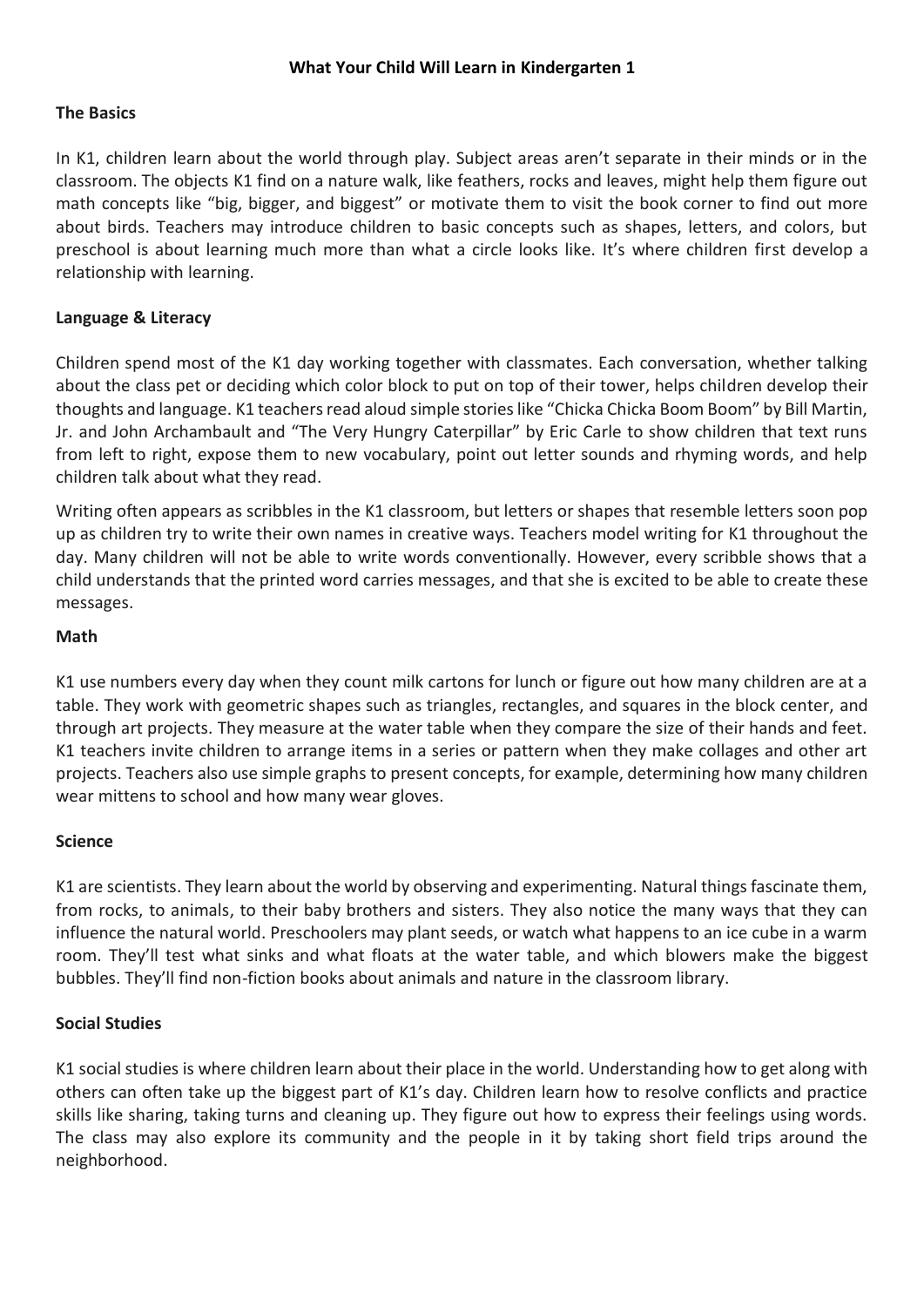## **What Your Child Will Learn in Kindergarten 2**

The skills learned at this stage  $-$  knowing what sounds the letter A makes or adding  $2 + 2 -$  may seem simple but they will set your child up for a lifetime of learning. Kindergarten 2 may look like all fun and games (music, storytime, dancing, art) but there's an intense amount of brainwork going on. Young children learn through play and creative activity, so your preschooler's building blocks and train tracks aren't just entertaining; they're teaching problem solving and physics. K2 is also a time for developing good learning habits and positive self-esteem. Here are the important learning milestones children will typically achieve in preschool, with tips for helping your child stay on track at home.

# **Letters and Sounds**

Kids will learn to recognize and name all 26 uppercase letters and some lowercase letters (lowercase letters are harder to learn at this age). They will recognize their own first name and be able to print it, along with other letters and meaningful words like *Mom*, *Dad*, and *love*. K2 children will also develop a connection between letters and sounds and know some of the sounds that letters make.

Parents: A love of language, reading, and books starts early, and it starts at home, so encourage this by talking with your child and reading to him regularly. Even 10 minutes each night makes a difference; make it a warm, cozy experience by looking at pictures together, pointing out words, and talking about what's happening in the book. Ask questions ("What is this?" "What is she doing?") and discuss your child's observations and thoughts. Songs, nursery rhymes, and tongue twisters also teach your child about how sounds work and get plenty of giggles.

## **Colors, Shapes, and Objects**

K2 students will learn or continue to learn the names of many colors, basic shapes, and body parts.

# **Numbers and Counting**

Teachers will help kids learn to recognize and identify the numbers one through 10 and correctly count 10 or more objects. Learning what numerals 0 to 9 look like and being able to name them correctly is one of the first math skills preschoolers learn. Counting is a separate skill that usually starts with memorization; kids will memorize the order of numbers and say them proudly as they "count" objects. As they advance, they will learn that the numbers and objects actually correspond.

### **Cutting and Drawing**

Before entering kindergarten 3, children should be able to cut with scissors. As they develop better handeye coordination and fine motor skills, they will start drawing and coloring beyond just scribbles and will learn to use pencils, paintbrushes, and glue.

# **Socializing and Sharing**

Developing important social skills is necessary before starting kindergarten 3; students will learn how to share and cooperate, to work together and take turns, to participate in group activities and follow simple directions, and to communicate wants and needs.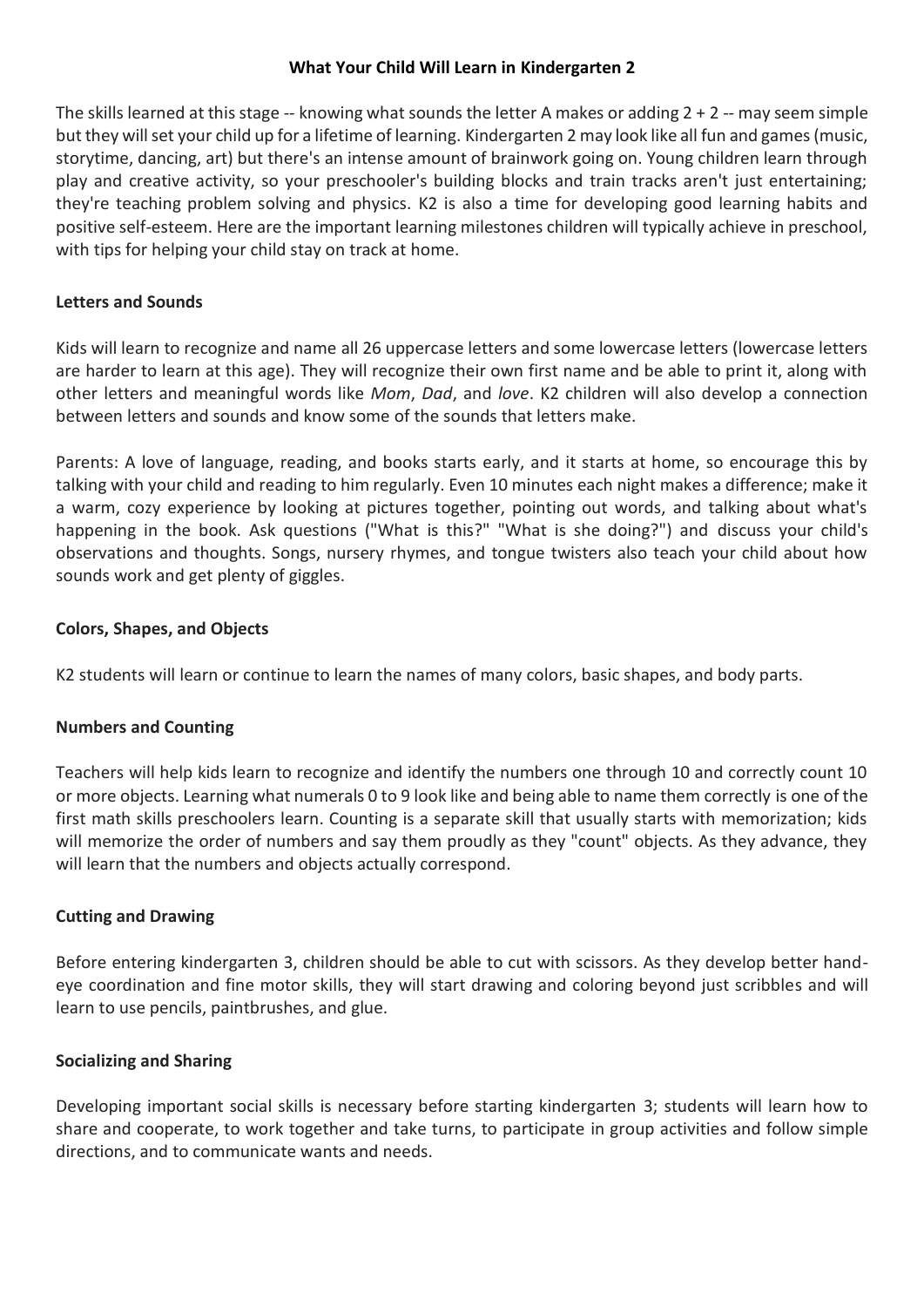## **What Your Child Will Learn in Kindergarten 3**

Though you may think of kindergarten as a year for play, the actuality is that kindergarten 3 [kids work hard](https://www.verywell.com/what-are-kindergarten-readiness-screenings-actually-for-2601503) and learn a lot in very short time. Not only is kindergarten 3 a year to get used to the routine of school, the idea of being accountable to a new authority figure and to make new friends, but, as [kindergarten](https://www.verywell.com/things-kindergarten-teachers-wish-parents-knew-620806) 3 teachers [will tell you,](https://www.verywell.com/things-kindergarten-teachers-wish-parents-knew-620806) it's a crucial year to build the foundation for learning.

# **Math**

Kindergarten 3 is a year for the basics. While some children will be beyond [ready for kindergarten](https://www.verywell.com/kindergarten-readiness-checklist-620907) 3 and come to [school knowing](https://www.verywell.com/calming-first-day-kindergarten-anxiety-620865) how to count, recognize numbers to 10 and sort objects, other will not. That's the type of math your child will learn this year. Using [concrete, visual props](https://www.verywell.com/what-do-kids-learn-in-1st-grade-620990) like buttons, cubes and counting bears, your kindergartner will learn the concepts of more and less, ordinal numbers, basic addition and subtraction, creating and recognizing patterns and how to sort using a number of different characteristics.

By the end of the kindergarten 3 year, your child should be able to name the components of a calendar, as well as know how they build upon one another (days make weeks, weeks make months, etc.), recognize numbers up to 100 when they are not in order and count to 100.

# **Reading**

Kindergarten 3 is a year of discovery in reading and literacy. In the first few months of school, your child will learn to recognize simple words in print, including his own name and those of his classmates. Letter-sound correspondence, phonemic awareness, [sight word](https://www.verywell.com/what-are-core-words-620850) recognition, rhyming and words families and concepts about print are the areas in which your child will expand his knowledge this year. By the end of the year some kindergartners will even be reading a little bit.

# **Writing**

Your child will learn to use writing for a variety of purposes in kindergarten 3, all of them practical. The first thing he's likely to master is how to print his own name correctly, using a capital letter at the beginning and lowercase letters for the rest. He'll learn to write numerals from 1 to 20 and a few core words. Most importantly, he'll be working o[n developing his fine motors skills](https://www.verywell.com/activities-to-improve-fine-motor-skills-620864) as he learns how to write the alphabet in both capital and lowercase letters.

# **Science**

Kindergarten 3 science explores topics that are meaningful to students and can be applied to everyday life. Your child will learn about good health habits, including [nutrition](https://www.verywell.com/is-your-kid-eating-healthy-2507706) and an introduction to [dental hygiene.](https://www.verywell.com/dental-health-guide-for-children-2632281) He will spend time learning the process of inquiry as he learns about the five senses.

This year he works on observation and data recording as the class collects weather information for the daily calendar and keeps track of how many days a certain type of weather occurs. He may also discover plant life with a hands-on unit about seeds and plant growth.

# **Social Studies**

In kindergarten 3 [social studies](https://www.verywell.com/what-is-social-studies-620987) mimics your child's developmental progress. At the beginning of the year, students focus on "me," exploring their extended families, learning their phone numbers and addresses and sharing information about themselves with the class.

As the year goes on, the focus moves away from the individual and broadens to look at different types of families and cultures and community workers. You can also expect your child to have a better understanding of the meaning behind federal holidays, instead of thinking they just mean a day off from school.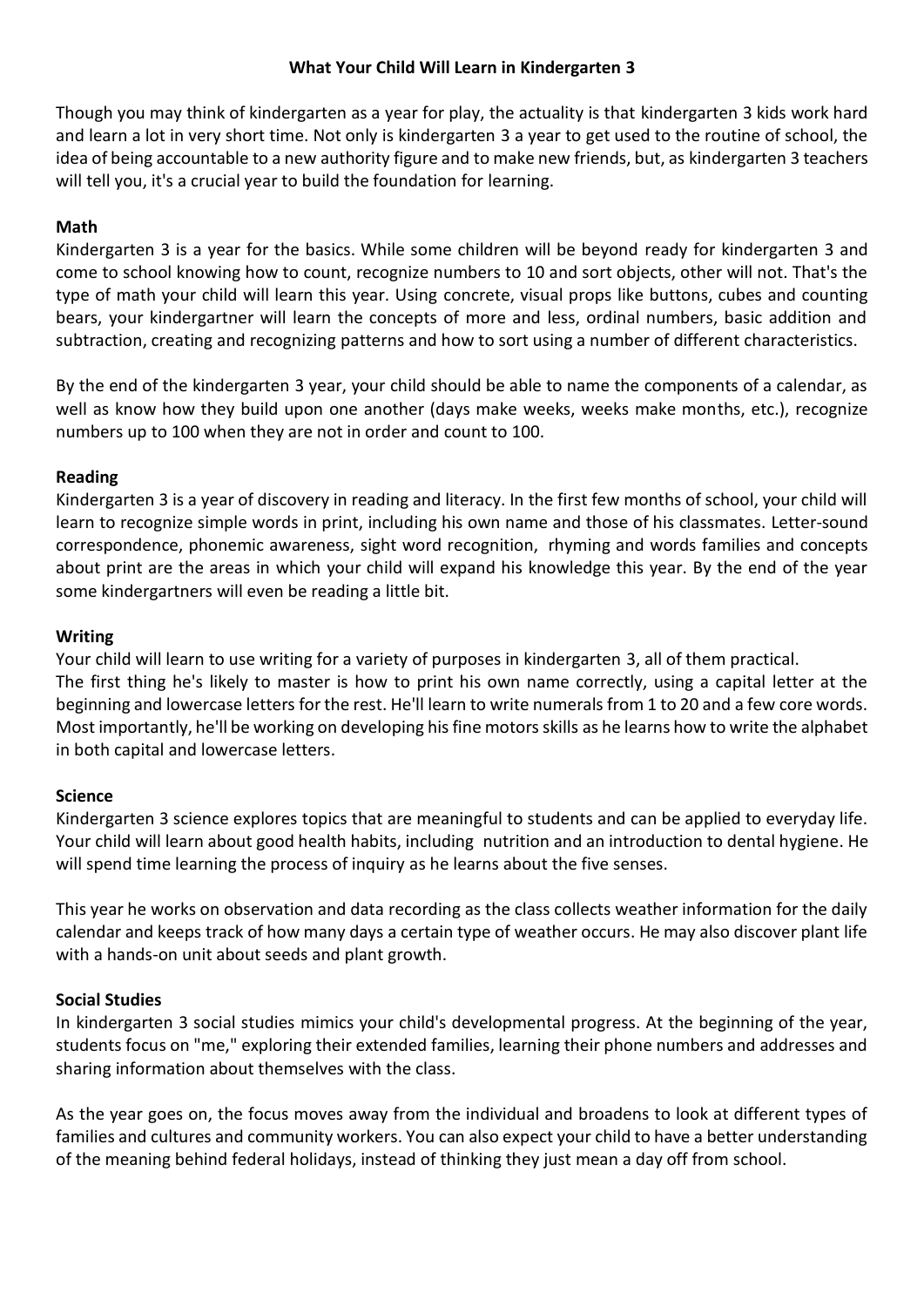## **What Will Kids Learn in 1st Grade?**

For many kids, 1st grade is a year to feel "big." They're no longer the youngest in the school, they can read a little bit and they've most likely experienced a physical growth spurt since kindergarten. First grade teachers use that bigness as a way to challenge students to learn bigger things this year. Reading takes off, math becomes more complex and science and [social studies](https://www.verywell.com/what-is-social-studies-620987) explore beyond kids' inner circles. State-by-state, lessons and topics may vary, but there are some common topics 1st grade kids will learn this year.

## **Math**

First grade is a year to explore and introduce a number of different concrete building blocks of math, such as problem solving, operations and number sense. Last year, your 1st grader learned to count with one-toone correspondence, recognize numerals and sort into groups. This first grade year continues to build on these concepts, using hands-on manipulatives like Cuisenaire rods and snap cubes to more concretely visualize the numbers as your child begins basic addition and subtraction. She will learn to use an analog clock to tell time to the minute, be asked to recognize coins, count money, solve simple word problems, count beyond 100 and understand basic place value.

## **Reading**

First grade is the year when students seemingly begin to read overnight. By now your child is able to recognize her name and some other [core words](https://www.verywell.com/what-are-core-words-620850) in print, is able to write, recognize and have sound correspondence of most of the letters in the alphabet and, even if she's not reading yet, she has a good grasp on concepts about print.

This year she will continue to build phonemic awareness with more complicated sounds like blends and digraphs. She will be taught a number of strategies for [decoding](https://www.verywell.com/what-are-decoding-skills-620853) words she doesn't know or is unable to sound out and start to answer questions about the meaning of what she's read.

# **Writing**

Your child's [fine motor skills have improved](https://www.verywell.com/activities-to-improve-fine-motor-skills-620864) a great deal since she began kindergarten, providing the control she needs to really begin writing. Expect your child to begin formal work on handwriting skills this year in addition to creative writing tasks. Some teachers will focus on [inventive spelling,](https://www.verywell.com/what-is-inventive-spelling-620901) allowing children to write the sounds they hear in words, while also instructing students using weekly [spelling words.](https://www.verywell.com/new-ways-practice-spelling-words-at-home-620973) Your 1st grader will learn how to use punctuation and capitals, but, more importantly, she will start to use writing as a tool for communication.

### **Science**

Like math, science in 1st grade focuses on finding patterns, though in science the patterns explored are in the natural world. Your child will spend time learning about insects and their common characteristics and may even follow the life cycle of a butterfly.

She'll learn about weather patterns and how they contribute to the water cycle, as well as learning how the water cycle is a pattern for sustaining life. Other areas of study include: dental hygiene, magnets and animal and plant life.

# **Social Studies**

Expect your child to begin exploring the concept of community beyond her family this year. She'll learn about how neighborhoods make up cities, cities make up states and states make up nations, with a focus on how all of those components work together to create a cohesive unit.

For many students, this year brings a number of field trips to neighborhood businesses, local government and public institutions like the library.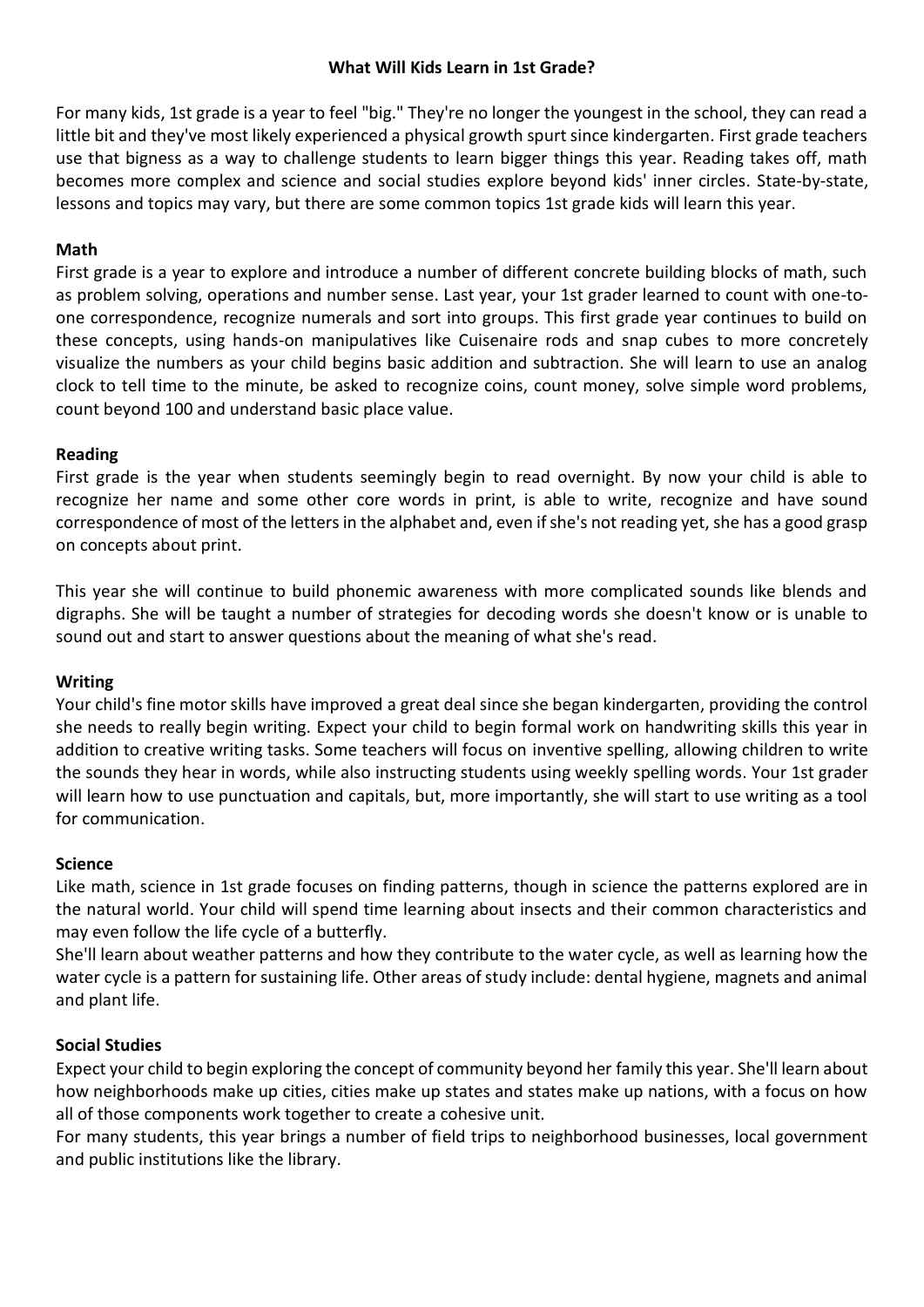# **What is Learned in 2<sup>nd</sup> Grade?**

By second grade, kids will have two years of school under their belt. Routines like working independently and cooperating with others in a group will be familiar. So will sitting quietly and listening to teachers or reading on their own.

For many kids, second grade marks the beginning of being one of the "big kids" in the school. No longer the youngest or just out of kindergarten, second graders are used to their school environment and ready to take on some serious learning.

Your child's attention span is increasing as well. This means he's able to learn more difficult concepts in one setting and apply them to other situations.

What kids learn in 2nd grade isn't the same from school to school, but there are some commonalities that many teachers focus on.

# **Math**

In math this year, your second grader will continue to explore the logic of numbers. She will also start to learn that all the number facts are related in a systematic way. While kindergarten and first grade focused on learning to recognize numbers and numerals, second grade begins to work with those numbers in realworld applications. This year your child will delve further into place value, learning to add and subtract using regrouping. She will explore basic fractions to learn how they relate to a whole and practice "skip counting" as a precursor to learning multiplication tables. Other skills she'll be taught include basic money sense, units of measure and how those units relate to each other (inches make feet, feet make yards, etc.). She'll also learn how to use a thermometer in both Celsius and Fahrenheit.

# **Reading**

Second grade is a pivotal year in reading. This is the year when students are challenged to become more fluent readers. He will move beyond using decoding skills to figure out unfamiliar words and use context clues instead.

Expect to hear retellings of the stories your child has read, as he practices summarizing accurately. By the end of the year, your child will have a strong grasp of suffixes and prefixes, using them to decipher the meaning of words he doesn't know. Other reading skills that are worked in second grade include outcome prediction, self-correction, and using a dictionary.

# **Writing**

By the end of first grade, your child has mastered the ability to write a coherent sentence to convey meaning. Now she will work to put a number of different types of sentences (interrogatory, statements, and exclamations) together to create a descriptive piece of writing.

The phrase she will probably hear most from her teacher this year is "Tell me more about that." This helps her develop and use a more extensive vocabulary of verbs and learn how to use adjectives to bring depth to pieces of writing.

# **Science**

Science curriculum varies a great deal in second grade. Some schools spend a lot of time learning about life cycles, while others covered that in first grade. If your child learns about life cycles this year, he's likely to focus on observable creatures like butterflies and tadpoles. Typically, he will spend time learning about the body this year as well.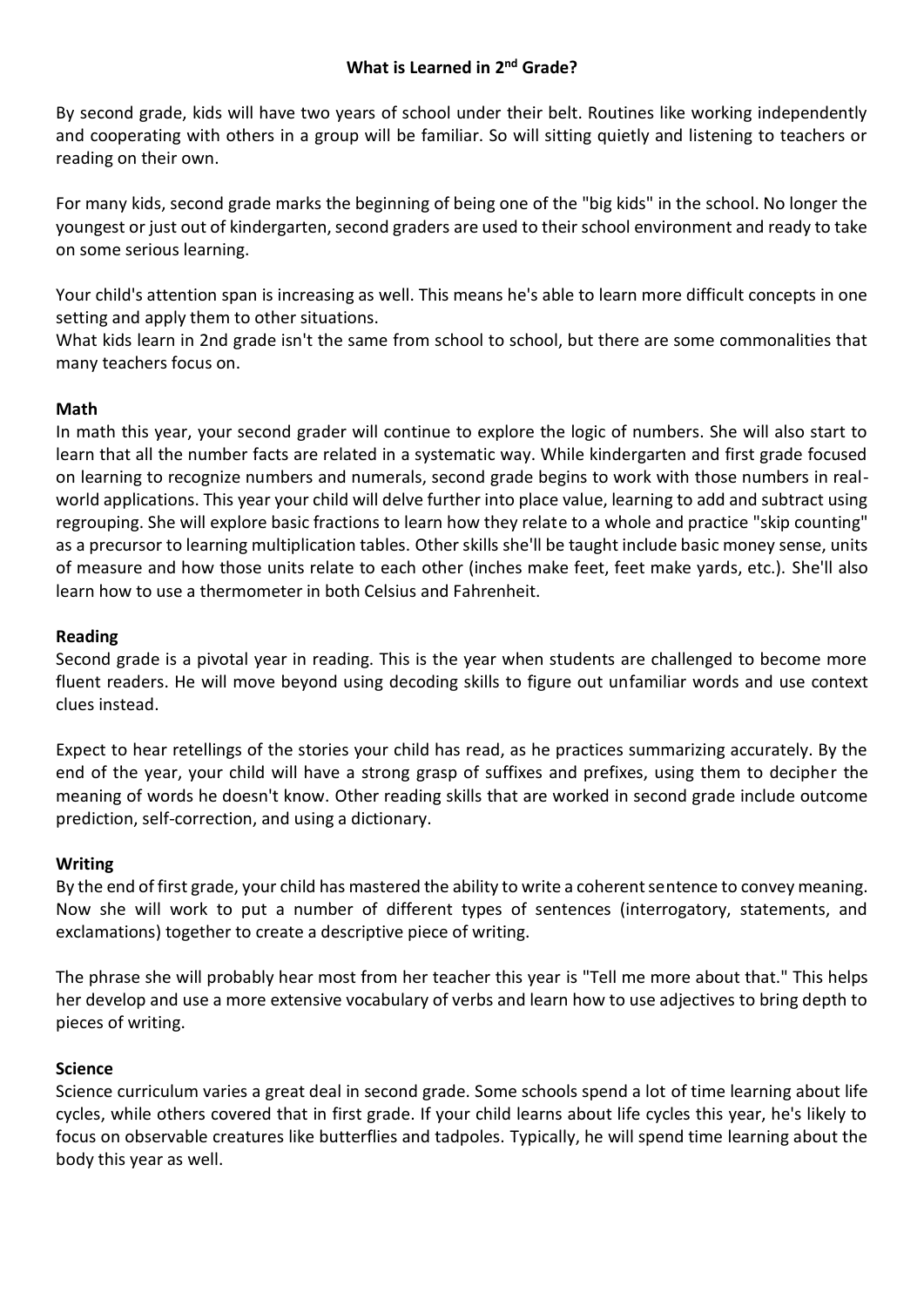Lessons will focus on how to take care of his own in a basic introduction to health, as well as learning about the bones, muscles, and organs and how they function. Other topics explored may include the role of the Earth's orbit in seasonal changes, the solar system, and weather prediction using different types of clouds.

## **Social Studies**

Social studies in second grade is often a continuation of kindergarten and first grade, looking at neighborhood, community, and families.

This year, many teachers will take the opportunity to expand (or shrink, depending on how you look at it) the definition of community to include the classroom. This naturally leads to teaching about the need for rules in society and a comparison of different types of communities. As closer friendships begin to form, they will also, quite naturally, exclude some children. That makes this a good year to begin learning about conflict resolution, on both a global and local scale.

## **What is Learned in 3 rd Grade?**

Third grade is a year of great academic growth. Children who were previously very concrete thinkers are steadily becoming more open to the abstract. Though curriculum may vary from state to state there are some commonly taught skills and topics to give you an idea of what your child will learn in 3rd grade.

### **Math**

In [second grade,](https://www.verywell.com/what-you-can-expect-in-2nd-grade-620859) the focus was on learning to subtract two-and three-digit numbers, regrouping, and measurement.

In third grade, it shifts to more complicated topics: advanced multiplication and division, patterns and number sense, geometry and probability. By the end of third grade, your child will have gained the skills to complete mental math, work with fractions, estimate, interpret graphs and predict probability and outcomes.

### **Reading**

Your child now [reads](https://www.verywell.com/which-childrens-books-deal-with-building-confidence-3024244) with relative fluency, correcting himself when he makes a mistake and figuring out words from context clues. In third grade, he will build on those skills to begin delving into the world of chapter books and non-fiction. It's time to move on from learning to read to reading to learn. New skills he will tackle this year include using graphic organizers; using grammar, text and genre clues to glean information; and summarization.

### **Writing**

In third grade, your child will begin writing more in all of his subjects to convey and summarize information. He will also typically learn how to write in cursive and be expected to do so regularly. Using that new longhand, he will work on using a sophisticated vocabulary to convey information, participate in Writers Workshop and use the writing process to write in a number of different genres.

### **Science**

In third grade, science is not only conceptual but hands-on as well. Typically this is the year that students begin investigating systems, sound, habitats and natural science, all topics that require a lot of observation, measurement, and experimentation. Your third-grader will eagerly learn more about forces of nature, classification, setting up experiments and organisms and their habitats.

### **Social Studies**

Third grade is the year your child starts to learn more about his country and the world around him, gaining a basic understanding of economics and money by learning all about supply and demand. Typically, third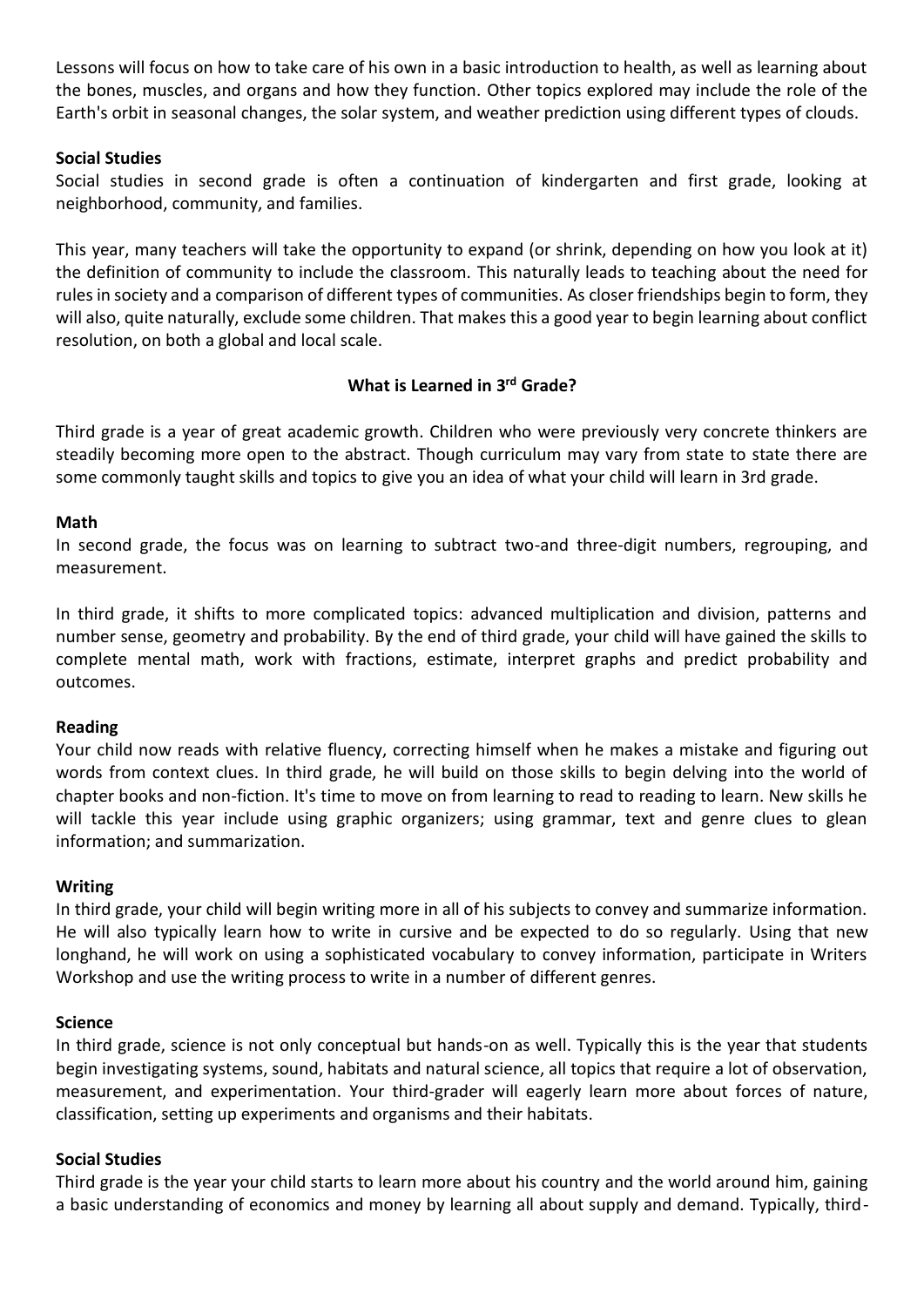graders spend a lot of time focusing on their own state, its trade, and unique qualities, but other geography skills are also key. Your child will focus a great deal on map skills.

# **What is Learned in 4th Grade?**

Kids learn a number of new things in 4th grade, both socially and academically. Just as the formation o[f](https://www.verywell.com/how-to-help-your-child-cope-with-cliques-3891034) [cliques](https://www.verywell.com/how-to-help-your-child-cope-with-cliques-3891034) begins to increase and complicate your child's social life, the academic ante is upped as well, requiring him not only to be responsible for his own work, but to work in groups as well. This year is the genesis of the too-heavy backpack, as each subject in 4th grade usually has its own book and notebook. Curriculum varies from state to state, but many of the skills and topics kids learn [in 4th grade](https://www.verywell.com/3-year-old-development-and-milestones-2764712) are the same.

### **Math**

This year in math, your [4th grader](https://www.verywell.com/what-you-can-expect-in-4th-grade-620861) will start learning the processes on which the more complicated branches of math are based. In [third grade,](https://www.verywell.com/what-your-child-will-learn-in-3rd-grade-620910) the focus was on number sense and patterns. This year your child will learn to use those patterns to find the factors and multiples of numbers, to convert and calculate units of measure (for example, figure out how many minutes in one and a half hours) and to work with fractions. By the end of the fourth grade year, your child should be able to add and subtract fractions, recognize equivalent and non-equivalent fractions, know the characteristics of lines and angles and feel comfortable analyzing, collecting, organizing and presenting data.

#### **Reading**

Your fourth grader will begin to branch out a bit in reading. He'll work on gaining a more sophisticated vocabulary, beginning to look at word roots, prefixes and suffixes to figure out unfamiliar words and to associate them with words he already knows. He'll read a variety of new genres including myths and legends, folk tales and fables, learning to connect characters' experiences with events in his own life.This year he will also read different types of non-fiction materials, including encyclopedias, reputable Internet sites and books as he learns to effectively research a topic.

### **Writing**

Fourth grade writing is closely interconnected with reading. If reading fables and folk tales, your child is likely to be writing his own stories with himself as the hero. If it hasn't been before, writing is now a daily activity with a focus on using a variety of different types of punctuation to create sentences. Your child will learn the proper use of quotations marks and the power of dialogue in a story, striving to develop his personal voice and [writing style.](https://www.verywell.com/four-types-of-writing-620805) He will also be taught to use research tools to create a coherent, detailed report.

#### **Science**

In science, students are ready to move on to looking at the scientific processes of classification of organisms, arrangement of objects by properties and measuring events. Topics he might explore this year include motion of objects, electricity and circuits, fossils, meteorology and trait inheritance. In learning about these different things, expect your 4th grader to begin asking many questions about the world around him, but don't answer too quickly. Finding ways to answer his own questions is all part of the process.

#### **Social Studies**

The 4th grade Social Studies class typically devotes a great deal of learning time to students' home state. Your child will learn about the geographic features of his state, how they've changed over time and what role industry and settlement may have played in those changes. He will learn the history and government of his state and may even take field trips to visit city or state government. By the end of the year, he should have a working knowledge of who's who and what role they play (or played) in creating the home in which he lives.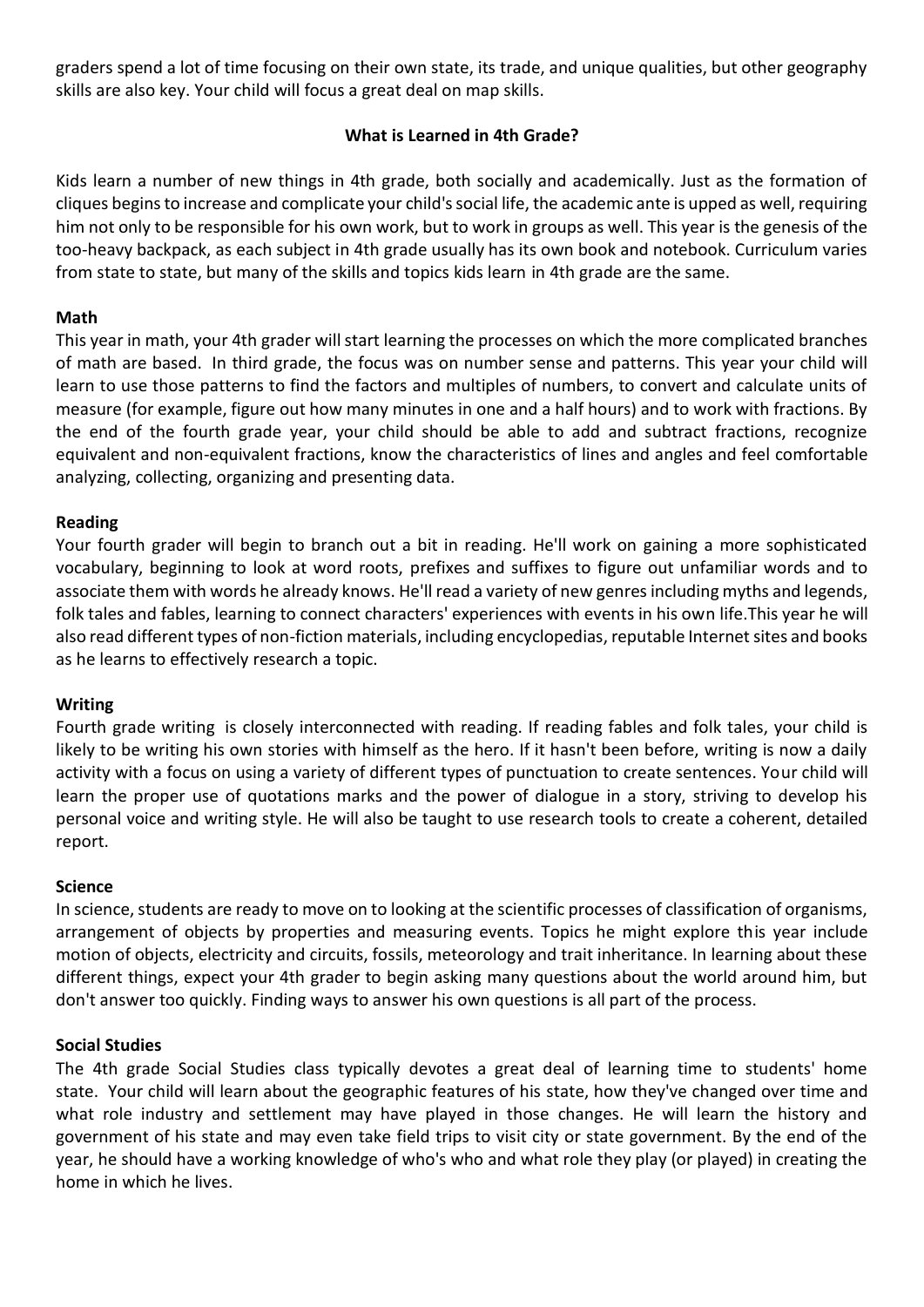# **What's Learned in 5th Grade?**

[Fifth grade](https://www.verywell.com/a-parents-guide-to-fifth-grade-620923) is a year for putting all the academic pieces together. In 5th grade, your child is saying goodbye to [elementary school](https://www.verywell.com/what-your-child-will-learn-grade-guide-620869) and preparing for [middle school.](https://www.verywell.com/your-childs-middle-school-schedule-3288145) She may have different teachers for each subject for the first time this year and will be expected to take more responsibility for organization and long-term planning. Though curriculum varies from school to school, there are some common skills and concepts to learn in [5th grade.](https://www.verywell.com/what-you-can-expect-your-child-to-learn-in-grade-school-621044)

## **Math**

As your [5th grader](https://www.verywell.com/what-you-can-expect-in-5th-grade-620862) is merely a year away from the challenging curriculum of [middle school,](https://www.verywell.com/what-is-middle-school-3288076) this is the year that math programs step it up a notch. This year your child will be asked to stretch her brain to come up with solutions to more complicated problems, ones that ask her to use multiplication, [division,](https://www.verywell.com/5th-grade-forgiving-method-long-division-621047) subtraction and addition all within the same problem. She's likely to learn the phrase "Please Excuse My Dear Aunt Sally" as a way to remember the order in which to perform operations (Parentheses, Exponents, Multiplication, Division, Addition, Subtraction).

Your 5th grader will begin learning some geometry, including the symmetry of shapes, the roles of perpendicular and parallel lines, as well as how to use the formulas to calculate the volume of geometric shapes. Other skills learned this year include: conversion of fractions, number plotting and the features of data sets.

## **Reading**

By now your 5th grader has grasped many of the mechanical skills of reading and should be reading chapter books wit[h relative fluency.](https://www.verywell.com/what-is-reading-fluency-p2-620984) This year she will be challenged to read many different genres with a critical and interpretive eye. Expect your child to be doing a lot of independent reading and writing book reports that analyze the characters, plot and setting as they relate to the author's purpose in writing the book. She will also learn to back up her opinions using examples from the text.

### **Writing**

Fifth grade writing instruction comes hand-in-hand with reading in a combined class known as Language Arts. This year students will be writing every day in a number of different ways. Many teachers will have a time for journaling during which students are asked to write for personal expression, be it poetry, autobiography or fiction. A great deal of emphasis is given to the writing process, as students master the art of editing for punctuation, flow and clarity of thought. This year your child will build a writing portfolio of her best work, a process that allows her to learn to evaluate her own work.

### **Science**

Fifth grade students become hands-on scientists exploring the physical world this year. Areas of study include the solar system, photosynthesis, the digestive system and the chemical properties of elements. In this regard, your child will learn the Scientific Method, measuring the changes to the substances with which her experiments and presenting his findings in a factual manner.

### **Social Studies**

The focus of social studies in fifth is citizenship. Students learn about out nation's history are challenged to analyze what they have learned for the causes, implications and different cultures of the colonies and people who founded them. Your child will learn about the evolution of our government and its branches, as well as spending time learning the geography and unique features of each of the states.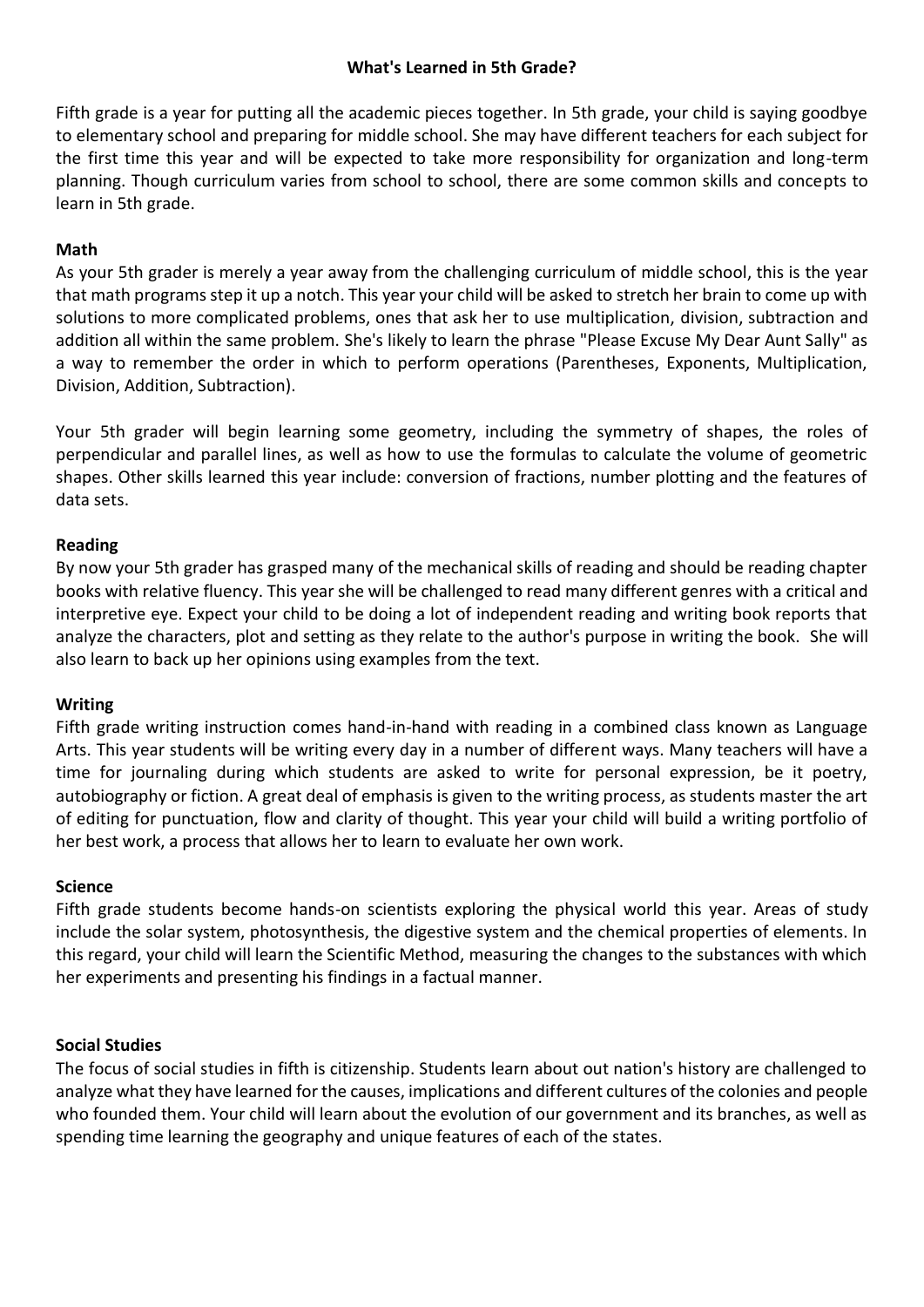## **What's Learned in 6th Grade?**

For many students, sixth grade marks the transition into middle school. If they were not introduced to the concept in fifth grade, students are now definitely experience different teachers for different subjects.

Subjects are more complex, homework worksheets become longer, and students are faced with new challenges and ideas. Some students excel at these new difficulties, while others can benefit through homeschool worksheets and study at home with parents.

## **Required reading and in-depth language studies**

For many sixth graders, this is the first year that they are exposed to required reading. Many teacher worksheets will cover half a dozen books that students will be required to read on their own time throughout the year.

The language arts class is often split between literature and language chapters, with focuses on grammar, vocabulary, and comprehension. Printable worksheets may be sent home detailing the written responses that are expected from students. Sixth graders also start participating in projects that incorporate several subjects, such as listening, speaking, reading, and writing. They learn how to brainstorm and how to create different styles of writing, such as a play and poems.

## **Developing upper level math skills**

Sixth grade math goes beyond the basics of addition, subtraction, multiplication, and division that were taught in elementary school. Students learn about absolute values, prime factorization, and expanded algebraic problems. Geometry includes a greater focus on measurements and reason, as well as a look at both the U.S. and metric systems of measurement.

### **Understanding the scientific process**

This year, sixth graders will apply the scientific process and how it leads to discoveries. This includes ethics, safety techniques, experiments, and more. They also focus more on the different properties of matter and how liquids differ from gasses and solids and vice versa. Students take a more in-depth look at the solar system, plants, and electricity. They may grow plants and discuss the different functions of specific parts. In energy studies, they will look at how force and motion interact on objects, as well as the use of fossil fuels and electricity. They may also learn about magnets and electromagnetism.

### **The development of civilization**

In Social Studies, sixth grade students learn about early civilizations, such as those in Africa, India, and Rome. They will also be exposed to how the "wild west" was developed, the Industrial Revolution, and a more indepth look at immigration and its effects on the country. Some classes also review the economic system and political science. Other classes may start to create mock student governments as a better way to understand the political structures.

### **Becoming increasingly independent**

With the start of middle school, many sixth graders are looking for more independence and self-reliance. They are starting to realize that their parents and teachers are not always perfect, and they may question authorities.

Friendships become stronger, and secret clubs and rituals become popular. Both sexes are showing better coordination and reaction time, and they may enjoy participating in competitive sports. There are still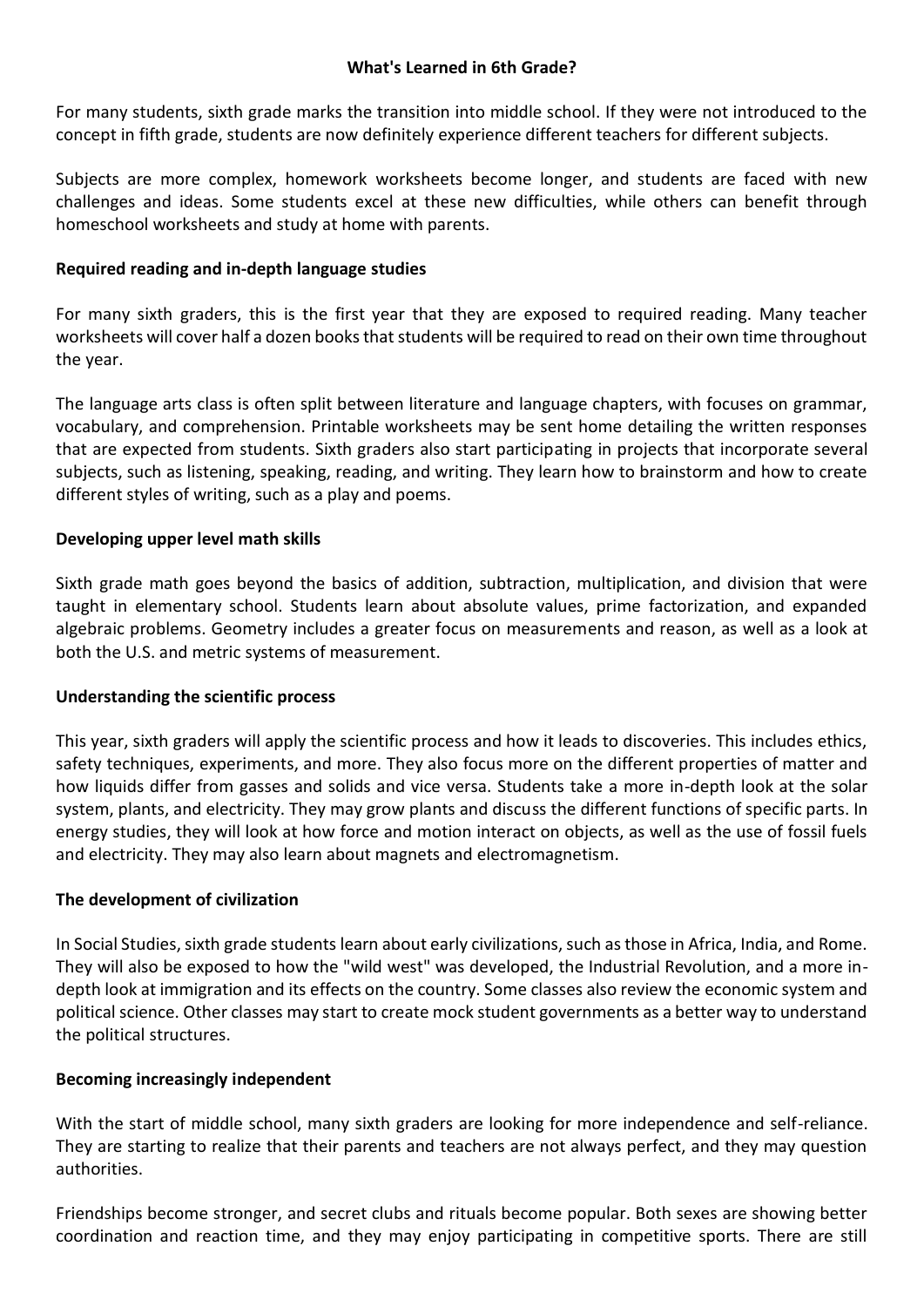varying levels of maturity between boys and girls, with some sixth graders starting to take notice of the opposite sex.

Sixth grade students are more focused on activities that they enjoy, and may even start having plans for their future schooling and careers. Some of their future pursuits may be prompted by a seed planted in six grade.

# **What's Learned in 7th Grade?**

7th graders are able to focus more on growing the skills they began to develop in the 6th grade without the added stress to adjusting to the new middle school environment. By 7th grade it is expected that students have acclimated to life as a middle school student and are therefore expected to work more independently and organize their time and schedules with less (but still some) guidance. In general, in 7th grade, students build on the skills they learned in 6th grade by writing and reading more complex and longer texts and essays, using more sophisticated language and strategies in their writing, studying more complex topics across all subjects, and solving and studying more complex mathematical and scientific concepts. In addition they are pushed to deepen their analytic skills in both ELA and Social Studies as described below. This work will prepare them for 8th grade where they will cement and further their skills, ultimately setting them up for success in high school.

# **Reading: 7th Grade**

In 7th grade, students deepen their ability to analyze the texts they read and provide evidence from the text to do so. Specifically, 7th graders learn to examine texts more closely and use details from the text in order to develop ideas, analyze, and make inferences. In addition, they analyze the relationships between elements within one text and across multiple texts while supporting this analysis by citing evidence from the text.

In order to build reading skills your 7th grader:

- Analyzes texts using the text as evidence to support the analysis.
- Makes inferences about texts and uses evidence from the text to support the inferences.
- Understands the message or ideas in a text and uses evidence to support these claims.
- Understands, tracks the progress of, and summarizes the main idea of a text, using evidence from the text.
- Analyzes and explains the relationship between different elements such as character and setting.
- Analyzes the impact of specific language and word choice used in a text.
- Understands how the different structures used in a text, such as poetry or drama, affect the text.
- Compares and contrasts the different perspectives and points of views in a text.
- Determines the author's point of view in a text using evidence from the text.
- Compares different versions such as a stage version, film, or audio version of a text, paying specific attention to the way in which elements such as lighting, scenery, or audio sounds affect the message of the text.
- Compares a historical account of an event, person, or place with a historical fiction text about the same period.
- Read a variety of texts, including stories, poetry, drama, non-fiction, or informative texts.
- Compares multiple texts written by different authors about the same topic and determines how their different perspectives are presented through their presentation of facts and the inferences they make.

# **Writing: 7th Grade**

Similar to the work they do in reading, 7th graders deepen their writing skills by using analysis, paying close attention to detail and providing reasons, proofs, and examples for the ideas they express. 7th graders write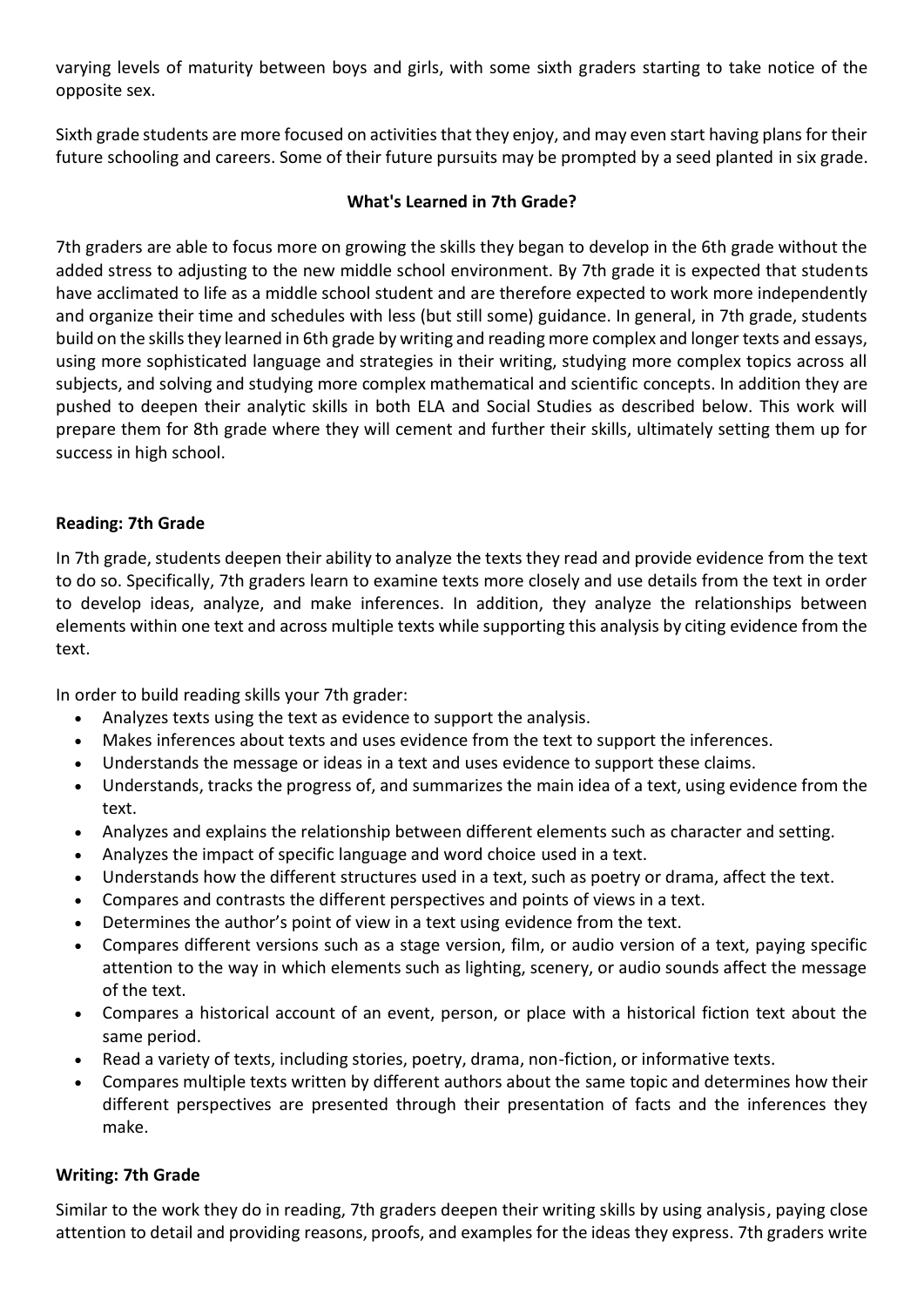a variety of genres, including informative pieces, opinion pieces, and narratives and they complete both short-term and long-term writing assignments. There is also particular attention paid to research and teaching students to do their own independent research and research projects as described below, specifically through the use of digital resources.

In order to build writing skills, your 7th grader:

- Writes arguments that present clear reasons and relevant evidence and include:
	- Introductions;
	- Acknowledgements of opposing claims;
	- Logical and orderly presentations of reasons and evidence;
	- The use of appropriate transitions, words, and phrases to connect claims;
	- A concluding sentence or paragraph which supports the argument made; and
	- A formal tone and style.
- Writes structured and well-organized opinion, research, and informative pieces that:
	- Use supporting claims and evidence that are based on credible texts and resources;
	- Include an introduction that has an explanation of what follows;
	- Develop topics through the use of facts, detailed quotations, and examples and subject specific terms and definitions;
	- Include transitions that connect concepts and paragraphs;
	- Include a conclusion that supports the presented idea(s);
	- Maintain a formal "essay type" style; and
	- Integrate other forms of media and formats, such as graphs, charts, headings, and audio or video when appropriate.
- Writes well-structured narratives (both true and fiction) that include:
	- A narrator, characters, and a point of view;
	- Descriptive detail and sensory language to describe characters, settings, and experiences;
	- Dialogue details and descriptions of characters, setting, and experiences;
	- A clear structure with a logical order and flow, as shown through the use of transition words; and
	- A conclusion that is connected to and builds on the narrative.
	- Plans, revises, and edits writing, specifically with guidance from teachers and peers, focusing specifically on trying new approaches and making sure the writing has a purpose and appeals to its audience.
	- Uses technology and the Internet to produce and publish writing.
	- Works with others and cites sources.
	- Works on multiple, short research projects that answer a specific question and cite multiple sources, while gathering additional questions for later research.
	- Uses both print and digital resources to conduct research, focusing on using appropriate search terms and reliable sources.
	- Uses quotes and a standard format for citation.
	- Uses research to analyze and make inferences.

# **Math: 7th Grade**

In 7<sup>th</sup> grade, students focus on proportions and proportional relationships; solving linear equations (equations with variables that plot a straight line on a graph) and equations with rational numbers (integers and fractions); finding the area, surface area, and volume of 2- and 3-dimensional shapes; and analyzing data to make inferences. Students also solve more complex, multi-step equations as well as apply them to reallife applications and solve equations that use rational numbers and which include negative numbers.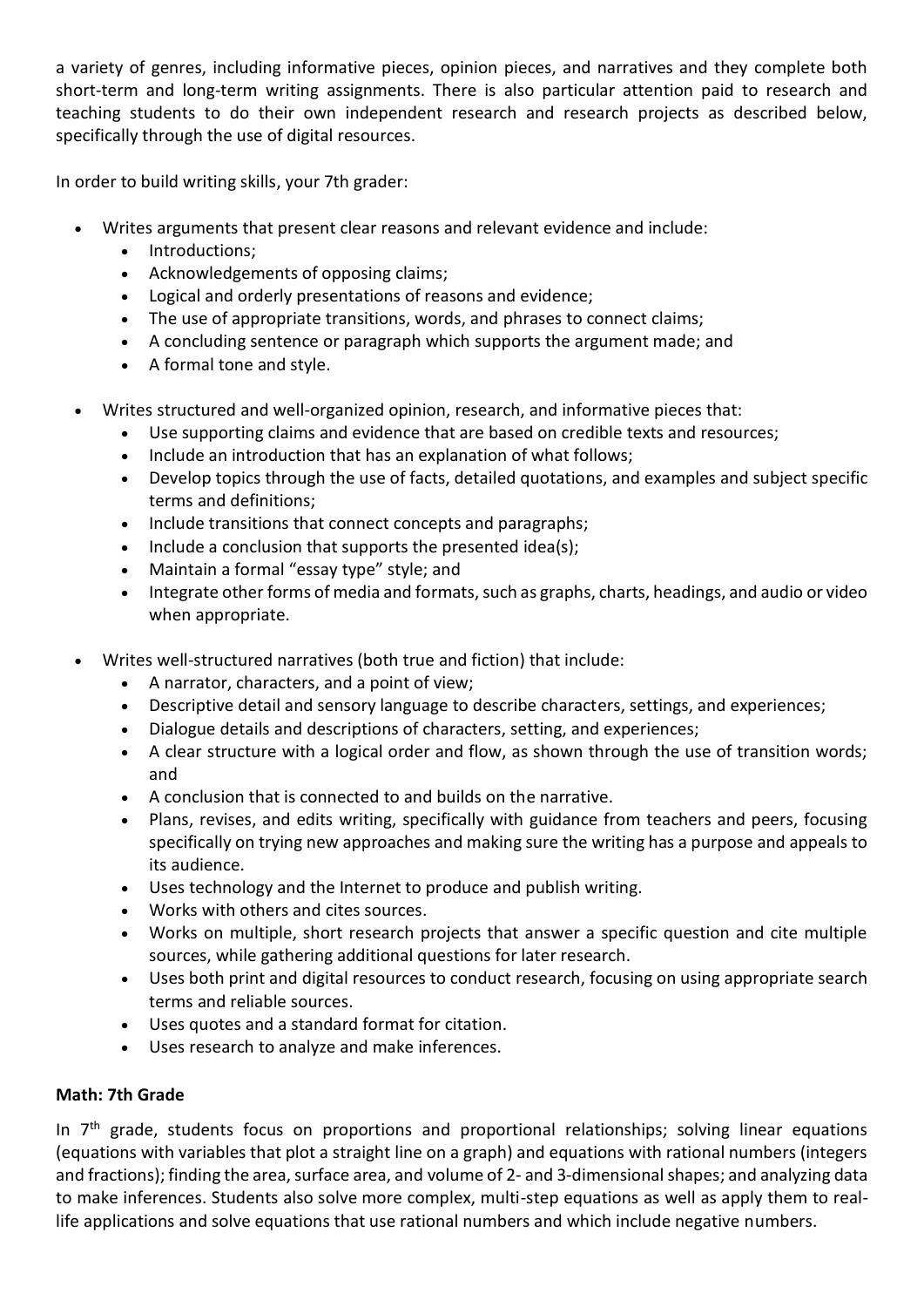In order to build math skills, your 7<sup>th</sup> grader:

- Solves equations using percentages that pertain to real-life examples, such as discounts, taxes, interest, and tips.
- Graphs different proportions in order to compare them and analyze the steepness of the line that is graphed (which is referred to as the "slope").
- Uses equations to show the relationship between proportions.
- Understands equations related to the distance between positive and negative numbers and negative and negative numbers.
- Understands that a positive and negative number can equal 0. For example,  $2 + -2 = 0$ .
- Adds, subtracts, multiplies, and divides negative numbers.
- Analyzes scale drawings (drawings that represent real-life objects, such as cars or buildings and their measurements) in order to solve equations about them.
- Understands that an increase by 5 percent is the same thing as multiplying that number by 0.05.
- Solves multi-step equations that include different forms of numbers, such as fractions, decimals, and percentages.
- Uses statistics specifically to understand and infer information about a group or sample as well as compare 2 different groups or samples.
- Graphs statistics and uses the graph to further analyze a group(s) or sample(s).
- Predicts the probability of something based on collected data.

## **Science: 6th-8th Grade**

Neither the Common Core nor National Standards breaks down expectations for middle school by grade. Instead, both institutions specify standards for middle school as a whole. Below is a list of skills covered throughout middle school. Consult your child's teacher for more specifics pertaining to the topics and skills covered in her science class.

In middle school, students continue to deepen their knowledge and skills in the physical, life, earth, and space sciences. There is a specific focus on explaining and understanding real-life events and processes in relation to the concepts and topics learned. 6th-8th graders also focus on applying scientific methods as described below in order to deepen their understanding and work like actual scientists.

# **In order to build science skills, your 6th-8th grader**:

- Plans and conducts investigations and experiments.
- Applies the scientific method in order to practice like a scientist (there are many different ways people present "the scientific method," but here's a basic example):
	- Questions, observes, and researches.
	- Develops a hypothesis (based on observations and research).
	- Make predictions.
	- Experiments and follows multi-step processes and instructions in order to conduct experiments.
	- Develops a conclusion.
	- Compares the results of an experiment to what is written about the topic in a text.
- Analyzes and interprets data.
- Uses measurement and mathematical computations while working with data.
- Develops and presents explanations for processes and practices used and results obtained.
- Determines the main ideas of a scientific text and cites specific evidence to support ideas and claims about scientific texts.
- Learns topic-specific science vocabulary.
- Analyzes relevant charts, diagrams, and graphs about a scientific topic.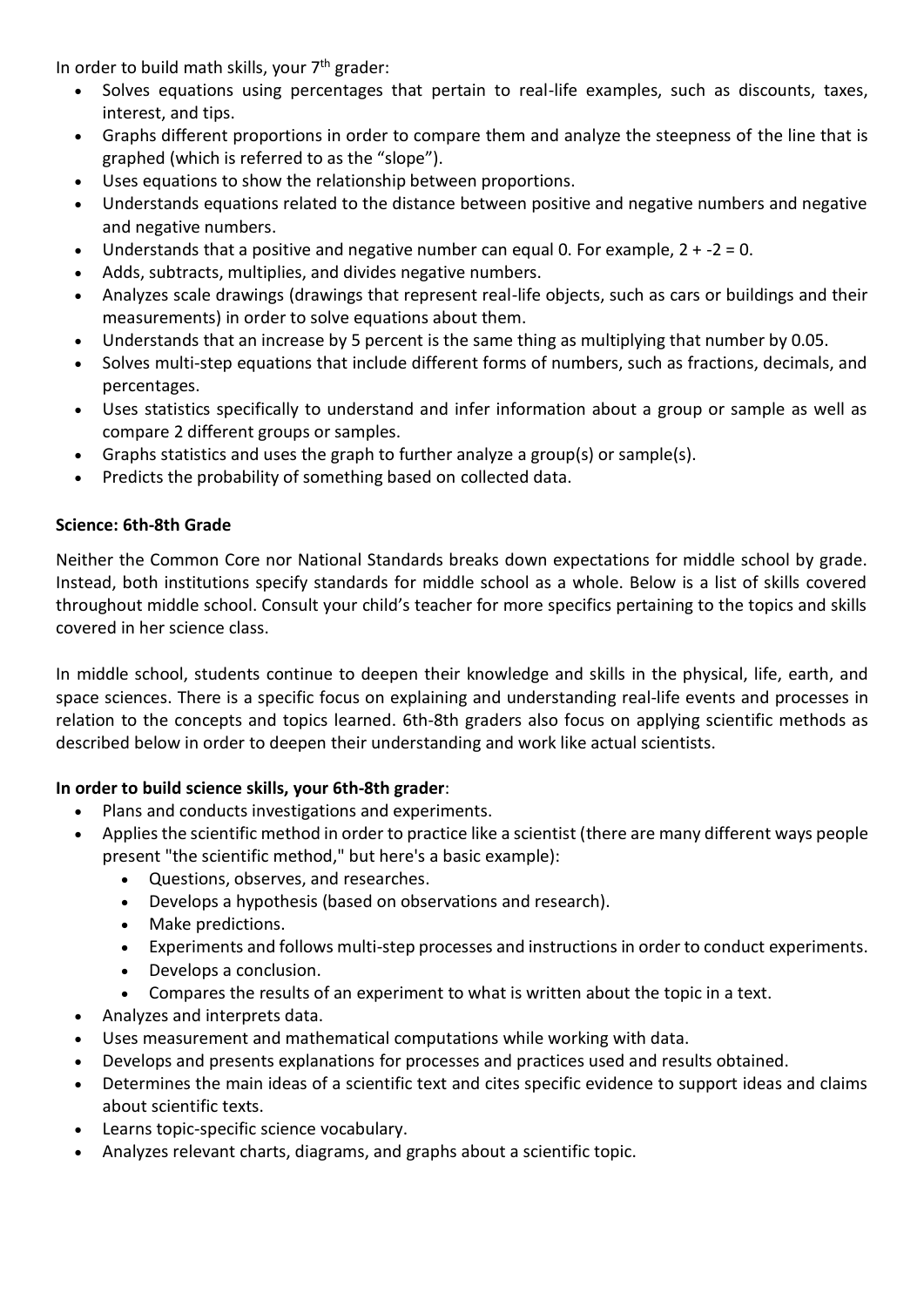## **What's Learned in 8th Grade?**

This is the last year before high school, the last year you and your child don't have to worry about grades showing up on the high school transcript. Many 8th graders have already started tackling work at the high school level, especially in math. But they are still middle schoolers, and the curriculum, while challenging, is still aimed at the middle school child.

## **Preparation for High School**

In 8th grade, your child may spend time with a guidance counselor, talking about high school, college, and even careers. One of the primary themes of middle school is exploration, and parents needn't freak out about such conversations about the future. The idea isn't to lock a child into one path, it's to make sure your child knows what paths are available.

## **From Science Labs to Shakespeare**

In language arts, you can expect an emphasis on persuasive and expository writing. Many schools place strong readers in honors classes, and these students may tackle more challenging texts such as Shakespeare. Some students may still be struggling with basic reading and writing and may need extra support in preparation for high school.

In social studies, your child will be expected to relate the past to the present in more detail. Kids who are comfortable with class discussion tend to do well, while shy children may need encouragement.

Most science at this age is hands-on, and your child may be introduced to lab reports. Topics may be weighty, such as heredity, reproduction, and adaptation. Often a keen interest in science is piqued in 8th grade. In math, your child will probably be placed according to ability. As curriculum has been pushed down, with younger children tackling harder work, many middle school students study concepts once taught in high school. In honors math courses, 8th graders may be exposed to geometry and advanced algebra concepts.

# **Honors Not for Everyone**

It's unrealistic to expect all kids, even those who have always excelled in school, to be ready for such highlevel work.

Some students will blossom in high school and be able to move up to advanced math classes. Others will excel on the regular track, which is still very challenging because of the curriculum pushdown.

Despite the more difficult curriculum, 8th graders still need to be taught in ways that recognize where they are developmentally. They need to move around a little bit, work together in groups… It's hard for kids at this age to sit in a desk while a teacher lectures.

To that end, 8th graders often are assigned group projects where they research a subject in depth with classmates and make a multimedia presentation. They're often expected to integrate several subjects, such as math, language arts, and science or social studies into one impressive project.

Group projects can be stressful socially, technically, and academically. Many kids thrive, but others will struggle along with their parents, who must walk the fine line between being supportive and taking charge. As they march toward high school, they'll have more opportunities to make choices about their coursework, not just in math but also in areas such as foreign languages. Eighth grade is still a time for exploration, and parents should encourage their child to try different things.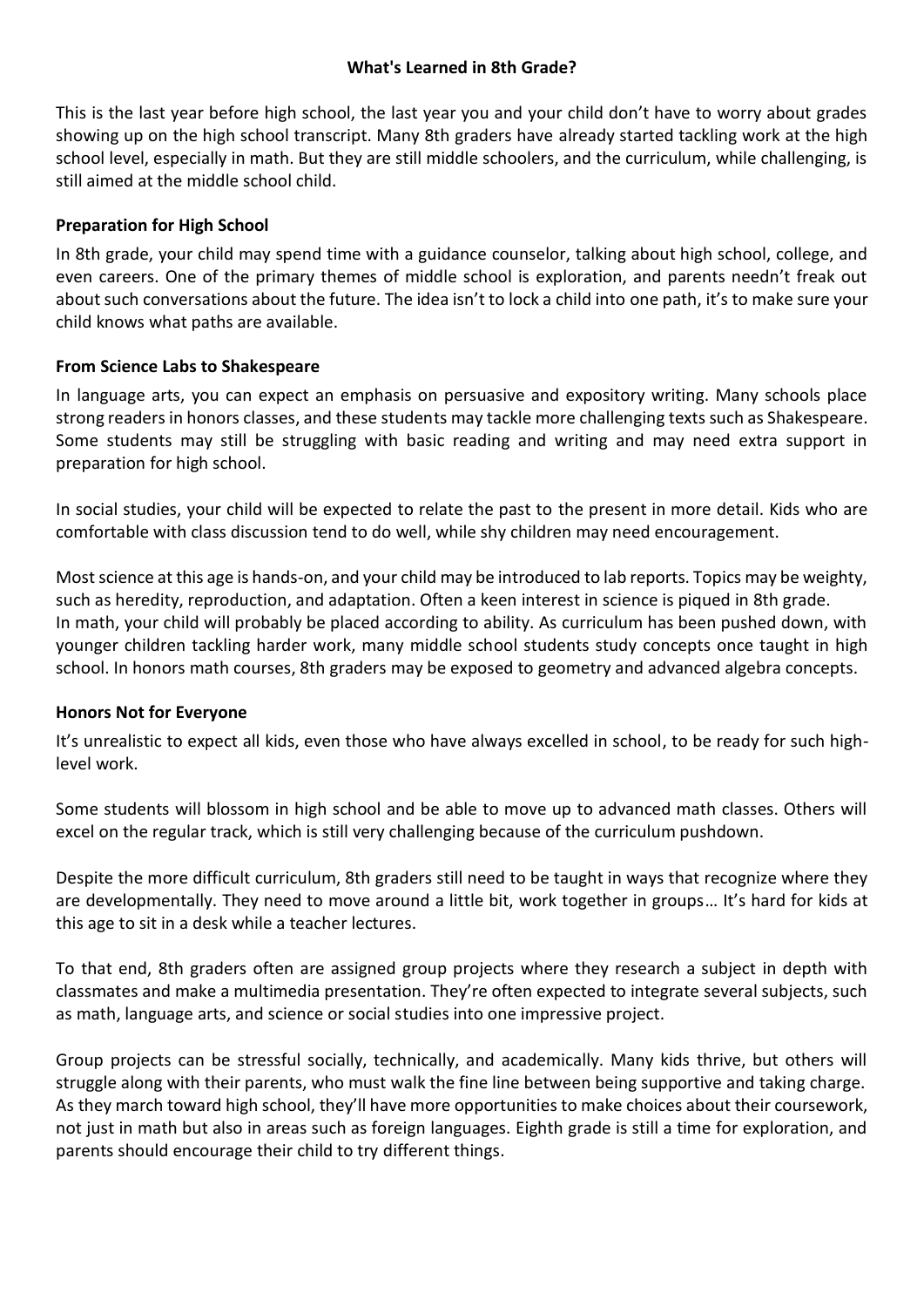## **Time To Read**

In 8th grade, students are expected to read challenging texts in all their classes, including science, social studies, math, and electives.

In school, students will be expected to read in order to find the right answer, but that's not enough. They also need to be able to infer meaning, to draw conclusions, and to relate one passage to another.

## **Organization Skills**

Eighth grade is the time to shore up deficiencies in all academic areas as well as to get organized and learn the study skills necessary for high school.

Parents can help their children by teaching them how to organize their room, their folders, their notebooks, and even their lockers.

Unity will require students to keep an agenda/planner. This is the time to teach children how to study.

## **What's Learned in 9th Grade?**

The hallways are noisy and chaotic. The class schedule is grueling. Ninth grade is the year every grade suddenly counts, the year of the permanent record. Despite the challenges, most kids and their parents manage to make the transition from middle to high school with just a few hiccups.

It's a transition that prepares children well for the leap from high school to college and even from college to work life.

A major message: Learn good organizational skills so you can live a balanced life, with time for schoolwork, friends, family, and activities.

### **Choose Courses Wisely**

Students quickly realize that high school brings choices in what courses you take, and your schedule can determine how much homework you have every night and even which colleges you can go to.

Parents, please resist the temptation to push your children into the most difficult courses with the hopes that they'll get admitted to Harvard. To be in a course that's too difficult just leads to frustration.

On the flip side, some students are tempted to take the easiest courses possible in hopes of getting straight A's and a high GPA. That robs the student of a feeling of accomplishment and doesn't fool college admissions officers, who look carefully at course difficulty when evaluating a transcript.

### **Different Academic Tracks**

Unity has 2 college paths: a college prep track for students motivated to attend college; an honors/AP track for highly motivated students planning to attend a competitive college.

The goal in 9th grade is to start down the path most likely to be a good fit. But it's possible to switch paths in 10th grade. It's also possible to take some courses in the honors program and others in college prep.

In 9th grade, parents should focus on helping their child figure out the right path while still leaving time for a social life and family. A counselor will help assemble a schedule that includes the right core courses and electives that match the student's goals.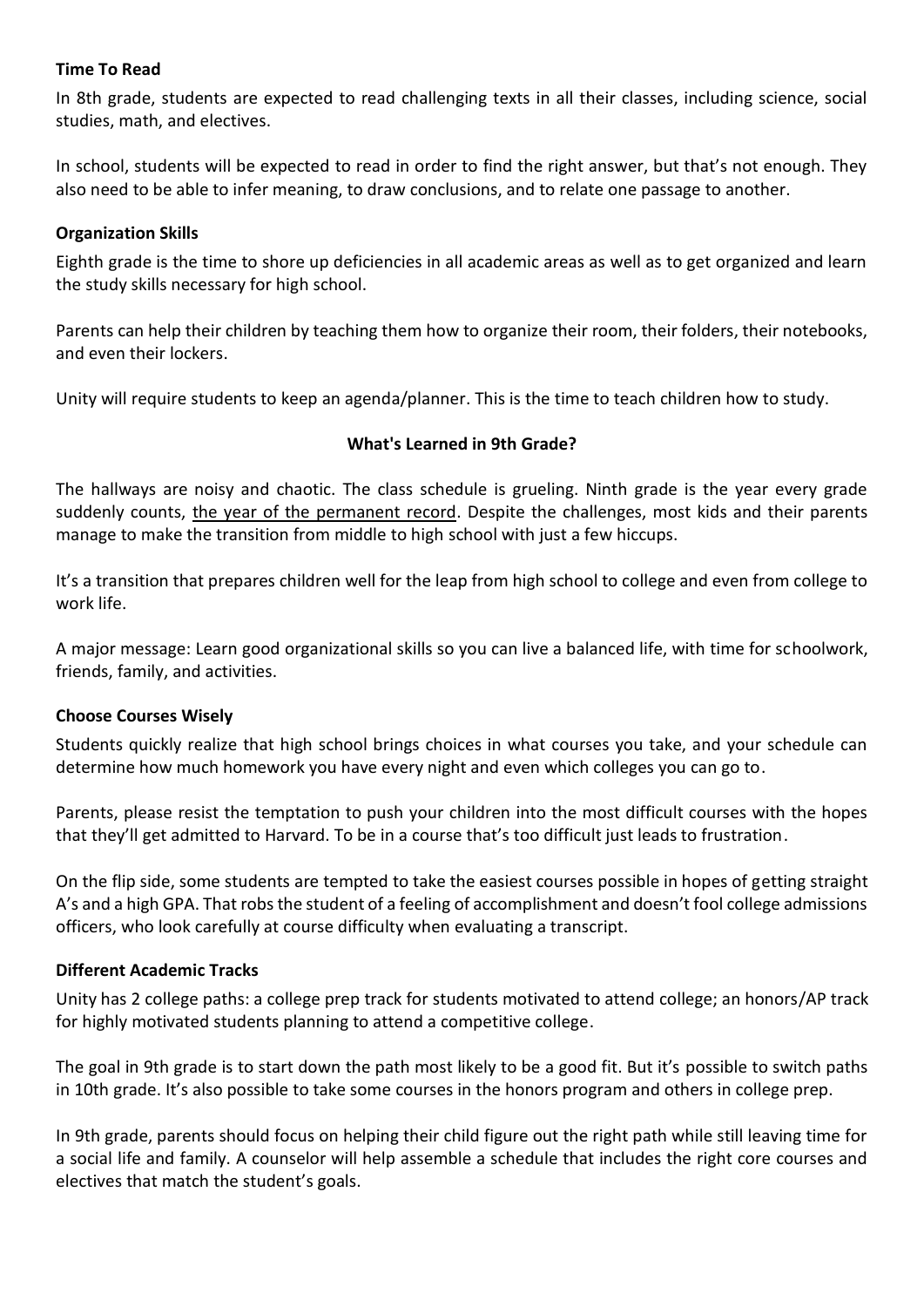To help students sort it all out, Unity has a school counselors and teachers who are well-equipped to help your child make good decisions.

Still, high school can be a pressure cooker, at Unity we emphasize the importance of personal well-being, including mental and physical health.

## **Transition for Parents**

While students figure out their place in high school, parents have to find their place, as well. Parents tend to visit school less as their kids get older, but parents are needed even more.

Be involved, go to every meeting that's announced, every open house, stay in contact with the teachers and work with the teachers.

Parents who ask their 9th grader what's going on in school will probably get some variation of this response: "I have it covered." Parents need to know who their child's friends are, who the friends' parents are, and where their child is going. They need to know what their child's grades are and whether homework is getting turned in on time.

When kids talk about their social lives, parents may find themselves dragged into the middle of mini soap operas and must be careful not to get sucked into the drama. When a child comes home and says such and such happened, check it out, you want to nip it in the bud as soon as possible.

Take the same proactive steps with academics. Going to a teacher on the last day of the semester is too late. It's easier to help your child when their struggle is small, not after several weeks of missing work.

Some 9th graders can study independently, but others still need to work at the kitchen table with a parent close by. Some kids have an easy time with studying, while others get overwhelmed and don't know where to start.

Ninth grade is a time when kids are figuring out what it means to be a teenager. Moms and dads are figuring out what it means to be the parent of a teenager. It may be time to let children make their own choices and experience a little freedom, but 9th grade is also a time for parents to stay close by and be available when they're needed.

# **What's Learned in 10th Grade?**

Your child has learned his way around the mammoth high school building. He has settled into a group of friends and gotten a handle on the high school juggling act of classes, activities, friends, and family.

Sophomore year is vital in the eyes of the college admissions officer, and it's a time when temptation can steer even a bright and motivated kid off course.

For parents, it's hard to strike the balance of knowing when to let a kid make mistakes and learn from them and when to step in to avert potential disaster.

### **Staying on Course**

By now, a student should be on a path to a technical career, college, or even a highly selective college. Still, students have choices in electives and, more important, the level of challenge in core courses.

Students who breezed through middle school are at particular risk of falling down sophomore year. That's when even the smartest students need to buckle down and study, but some students might not have learned basic study skills.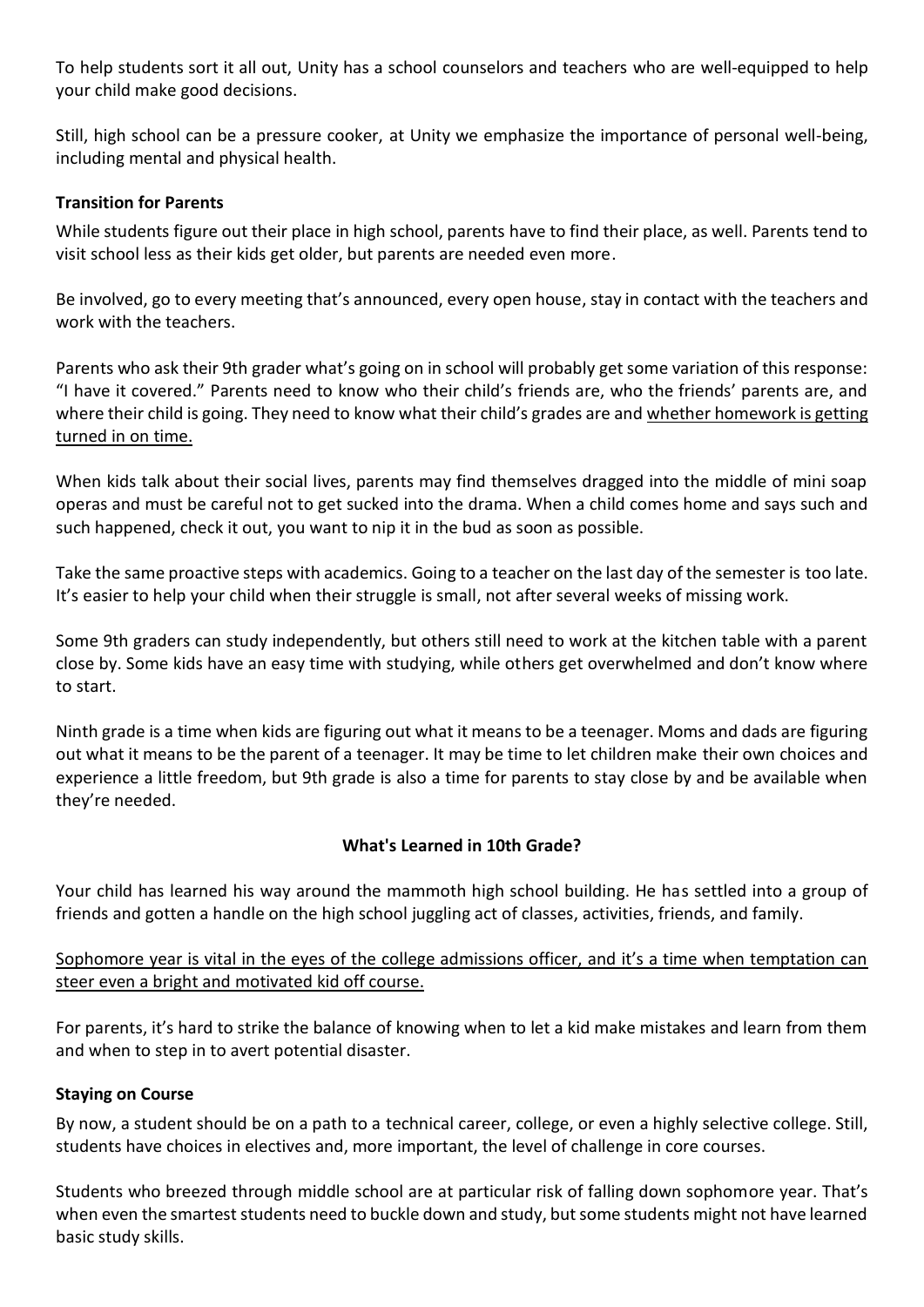Tenth-graders often say they don't have any homework in a particular subject because the teacher did not assign a paper or worksheet. But by 10th grade, students should be reviewing what they learned in class in each subject every night.

# **College Crunch**

By sophomore year, many students and their families are already worried about college. At such an early stage, it's not productive to stress out over particular colleges and whether your child will make the cut. It's better to encourage your child to focus on her coursework and do her best. That way, when senior year arrives, they'll have choices.

Colleges expect a student to take four or five academic core classes: English, math, science, social science, and a foreign language.

The biggest pitfall for sophomores is choosing courses that are too easy just to guarantee a high grade. Kids are especially tempted to scale back on math out of fear, which is often shared by their parents. Its better to persevere.

Even students who are sure they're headed for a career in the arts need to take math at least through algebra II, a change from when their parents were able to skate by with far less math. Grade 10 is too early to decide you're "not a math person."

A major milestone of 10th grade is the PSAT or the preliminary ACT, precursors to the big college admissions exams. Although it is not required until their junior year, it's best to take it sophomore year. This gives students 2 years to prepare to pass the real test.

# **What's Learned in 11th Grade?**

For some kids, junior year is time to get serious. For those who have been serious all along, it's important to avoid burnout and stay focused.

Among the milestones you can expect in 11th grade: Your child will take the SAT or the ACT—for the first but not the last time—and will start working on a list of potential colleges or other post-high school opportunities.

Academically, 11th grade is the most rigorous yet for students aiming for selective colleges. Many load up with Advanced Placement and honors courses. Others will be tempted to improve their chances of a perfect GPA by taking easier courses. This is a mistake, students should stay on the path they started, taking the right courses for their post-high school plans and getting the best grades they can. Your junior-year grades are the last grades colleges will have to compute your GPA.

# **Avoiding Burnout**

In addition to core courses in math, English, science, and social studies, students may also be taking a foreign language or electives while juggling drama, band, sports, or other activities. Throw in a social life and junior year can be overwhelming. With juniors, they can become stressed if they haven't kept up their grades, they may realize they might need to change their plan.

A trend of mediocre grades in 9th and 10th grades can be reversed in time for college applications with a support system at home and at school.

Students at this age may groan at the sight of their parents at school, but kids with active parents tend to have an easier time managing the stress of 11th grade.